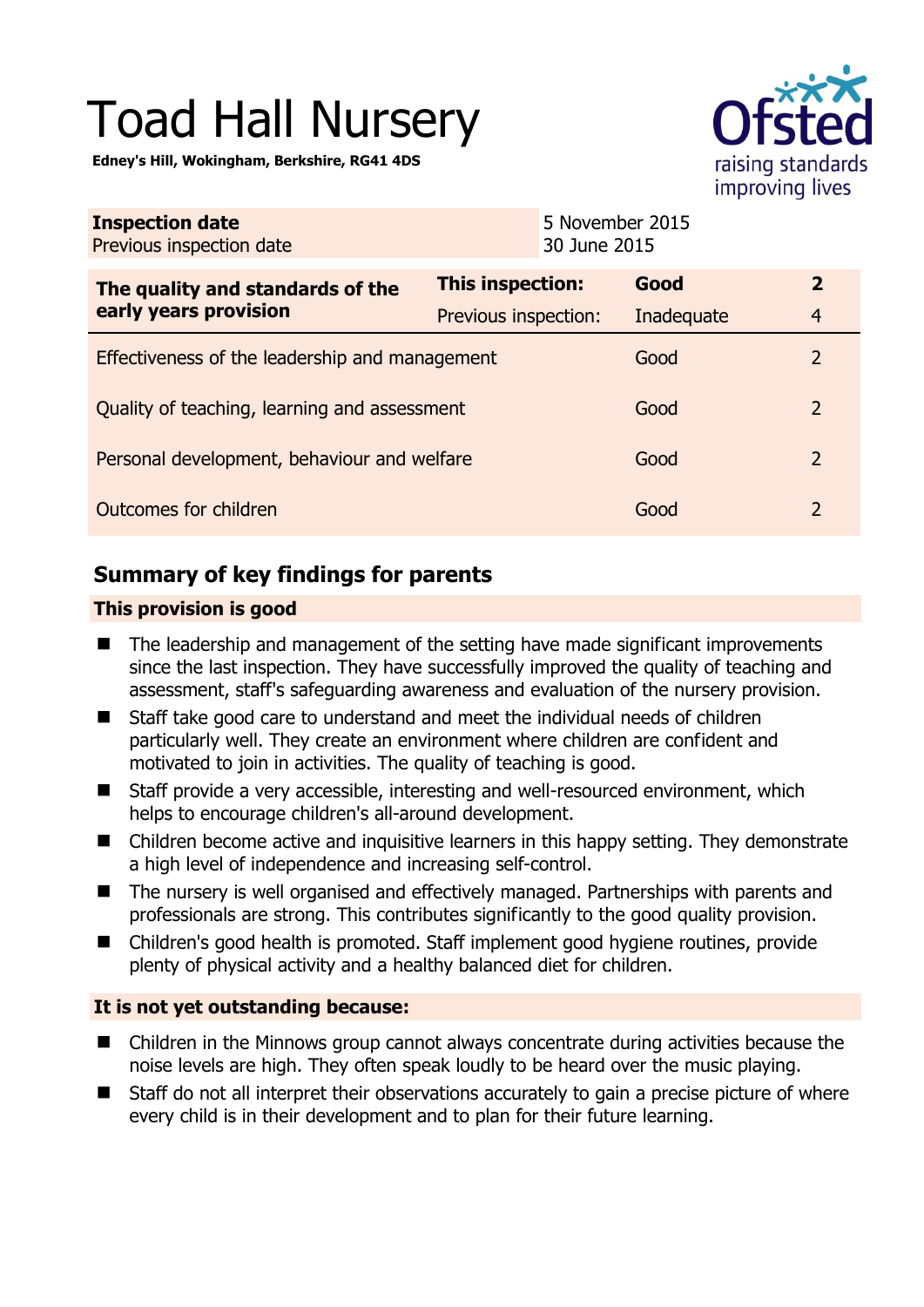## **What the setting needs to do to improve further**

#### **To further improve the quality of the early years provision the provider should:**

- **E** provide an environment that is fully conducive to children's learning
- help staff to use greater accuracy in their assessments of children's progress to enable them to sharply focus on how to extend children's learning so that they make the best possible progress.

#### **Inspection activities**

- The inspector toured the premises and viewed resources with the manager.
- $\blacksquare$  The inspector observed the children and staff at play.
- The inspector examined records and documents provided by the manager and observed an activity with the manager.
- $\blacksquare$  The inspector spoke with some parents to gain their views about the provision.
- The inspector discussed self-evaluation with the management.

**Inspector**  Lynne Lewington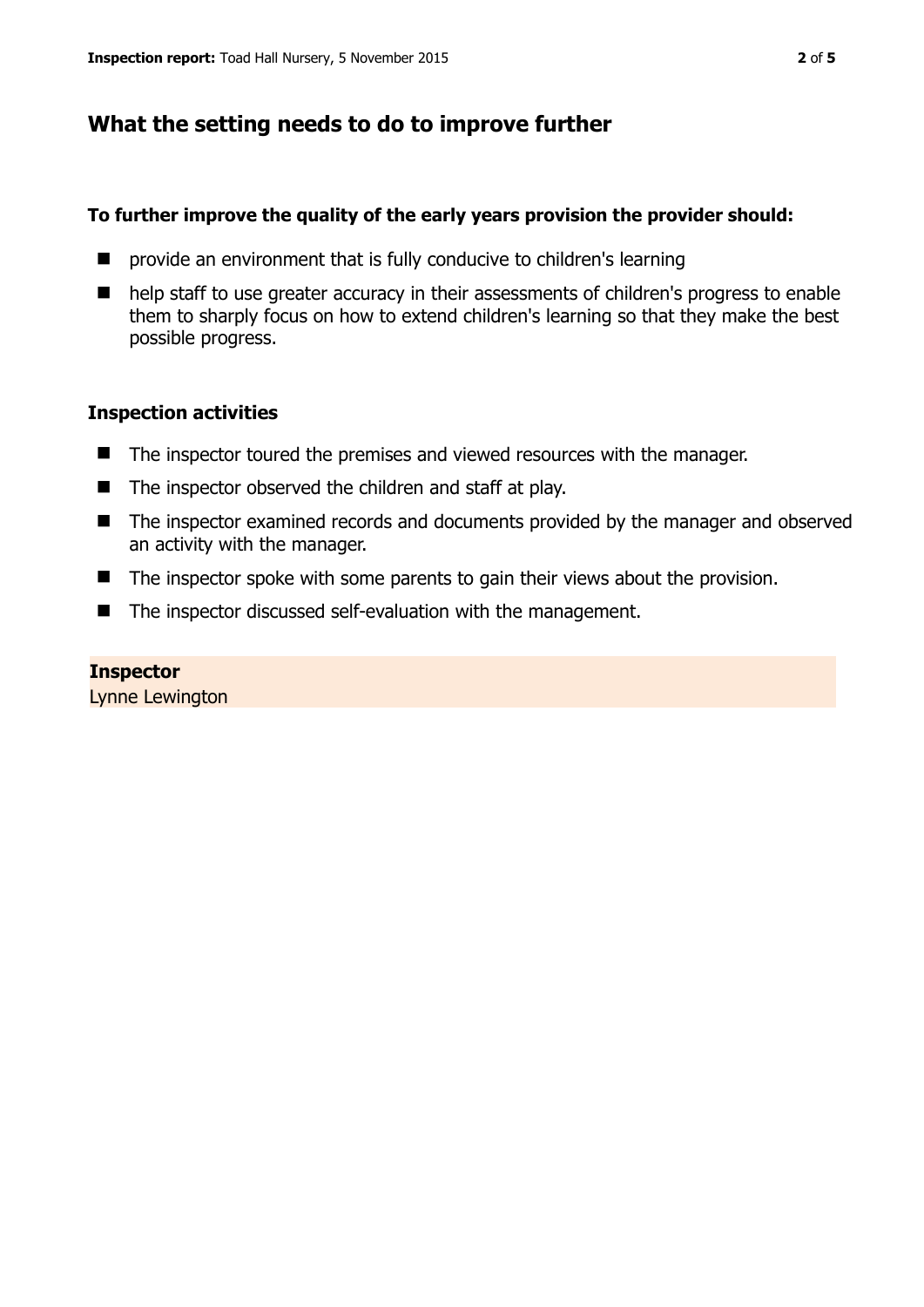## **Inspection findings**

## **Effectiveness of the leadership and management is good**

Safeguarding is effective. Staff have completed safeguarding training and know what action to take if they have concerns about a child's well-being. Management has improved systems to review staff performance. They encourage all staff to develop their knowledge and skills. This has a positive impact on staff confidence and the quality of the provision. Staff have a clear understanding of their responsibilities. They work effectively with other professionals to ensure children receive the support they need to achieve. Management monitors children's communication and language progress effectively and takes action to address any concerns that arise. They acknowledge they could do more to monitor the effectiveness of assessment.

#### **Quality of teaching, learning and assessment is good**

The quality of teaching is good. In each area of the nursery children enjoy a broad variety of interesting and enjoyable activities. Excellent use of the outdoor play environment enables children to develop their skills in the fresh air and natural light. They develop their physical skills, experiment with water and sand, and enjoy the freedom to explore. Children demonstrate their increasing abilities to use their knowledge during different activities. Staff set children challenges to extend their learning. For example, a group of children are encouraged to think about how they can move water from one part of the garden to another using the items around them. They experiment and learn from each other. This increases their self-confidence and willingness to try ideas. Staff skilfully encourage children's communication and language development. For example, they listen attentively to what children have to say and allow children time to respond to their questions.

## **Personal development, behaviour and welfare are good**

Children behave well and learn to share and be kind to others. Staff are positive role models who create a happy, nurturing and generally calm environment. Babies enjoy a cuddle and the closeness of the adults. They enjoy looking at photographs of their family members in their individual books. Staff respond warmly to the children, making them all feel important. Staff develop good communication with parents. They work effectively together to meet children's individual needs and follow children's particular routines. Parents comment very favourably on the progress their children make, the warm welcome staff always provide and the well-organised settling-in procedures. Children enjoy a varied healthy diet at the social snack and mealtimes.

#### **Outcomes for children are good**

Children become confident, inquisitive individuals in this happy nursery. They gain skills and attributes which will help them in their future learning.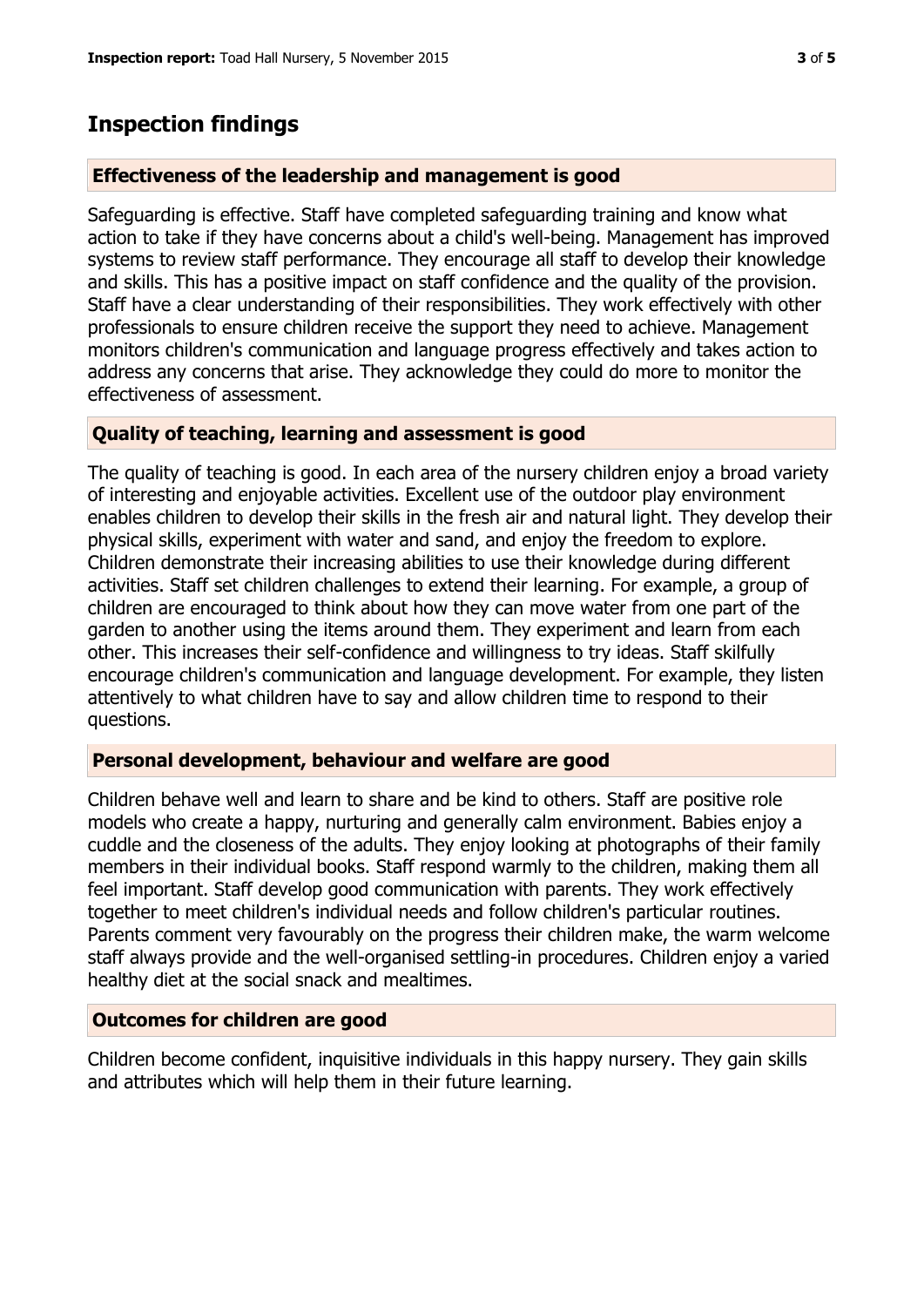## **Setting details**

| Unique reference number       | 148628                   |  |  |
|-------------------------------|--------------------------|--|--|
| <b>Local authority</b>        | Wokingham                |  |  |
| <b>Inspection number</b>      | 1022220                  |  |  |
| <b>Type of provision</b>      | Full-time provision      |  |  |
| Day care type                 | Childcare - Non-Domestic |  |  |
| <b>Age range of children</b>  | $0 - 4$                  |  |  |
| <b>Total number of places</b> | 107                      |  |  |
| Number of children on roll    | 146                      |  |  |
| <b>Name of provider</b>       | Maureen Ackroyd          |  |  |
| Date of previous inspection   | 30 June 2015             |  |  |
| <b>Telephone number</b>       | 0118 9776200             |  |  |

Toad Hall Nursery opened in January 1995 and is privately owned. It is situated in Wokingham, Berkshire. The nursery opens five days a week all year round, with the exception of bank holidays and the Christmas period. It is open from 8am until 6pm. The nursery receives funding for the provision of free early education for children aged two, three and four years. There are currently 29 staff who work with the children; of these, 26 hold relevant early years qualifications.

This inspection was carried out by Ofsted under sections 49 and 50 of the Childcare Act 2006 on the quality and standards of provision that is registered on the Early Years Register. The registered person must ensure that this provision complies with the statutory framework for children's learning, development and care, known as the Early Years Foundation Stage.

Any complaints about the inspection or the report should be made following the procedures set out in the guidance 'Complaints procedure: raising concerns and making complaints about Ofsted', which is available from Ofsted's website: www.gov.uk/government/organisations/ofsted. If you would like Ofsted to send you a copy of the guidance, please telephone 0300 123 4234, or email enquiries@ofsted.gov.uk.